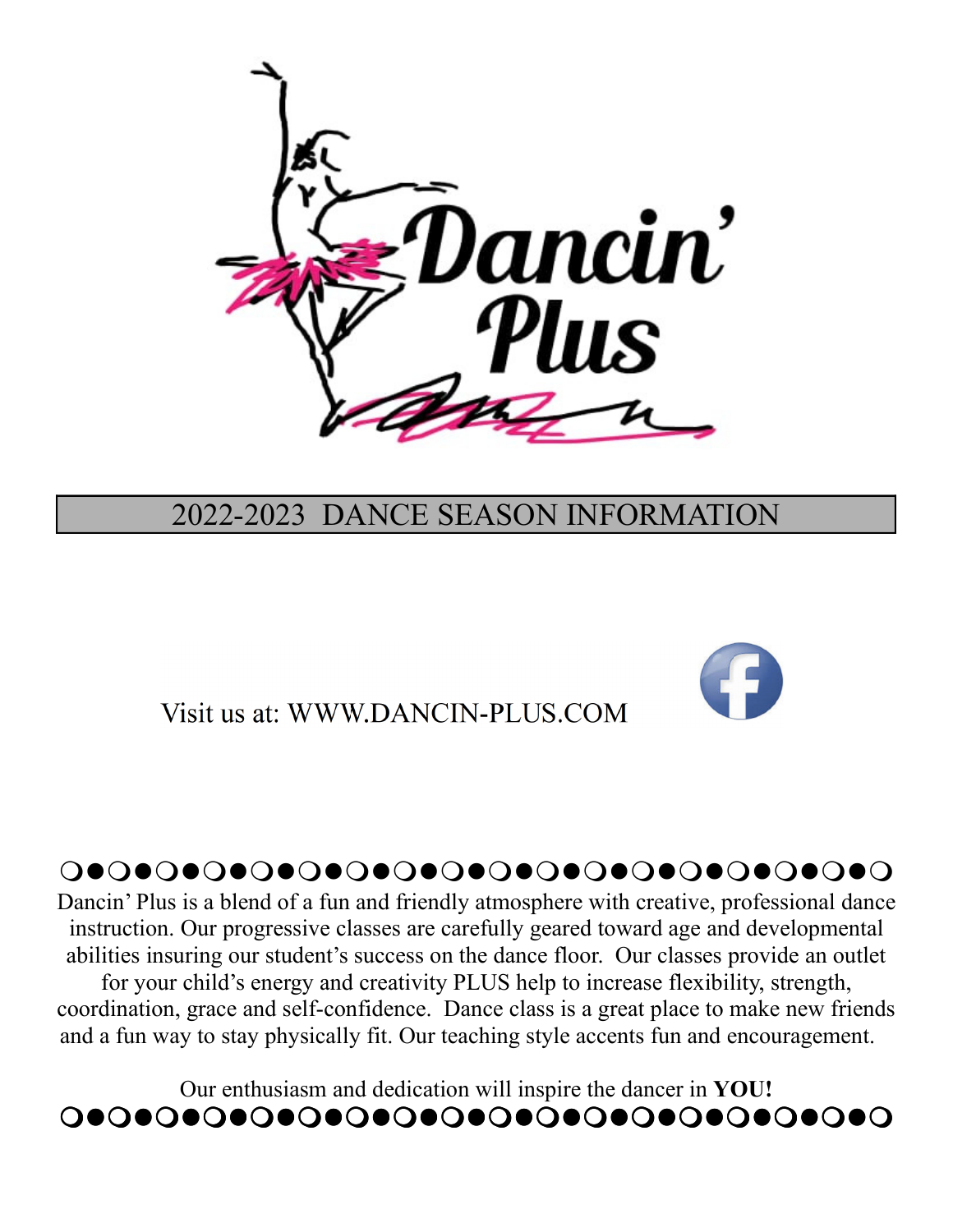# **Registration Dates:**

Registration for currently enrolled dance families begins Saturday, April 30 – 9:00am Registration for new families begins Saturday, May 7 – 9:00am

All registration is online at www.dancin-plus.com

Classes begin the week of September 19, 2022.

## **TO ENROLL**

Visit www.dancin-plus.com to complete enrollment form, select class(es) and complete payment portion. You are enrolled. It's that simple!

# **THE 2022-2023 DANCE SEASON**

#### **MONDAY**

| <b>TUESDAY</b>   |  |
|------------------|--|
|                  |  |
|                  |  |
|                  |  |
|                  |  |
| <b>WEDNESDAY</b> |  |
|                  |  |
|                  |  |
| <b>THURSDAY</b>  |  |
|                  |  |
|                  |  |
|                  |  |
|                  |  |

#### **Register based on student's age as of September 1, 2022.**

Please see class descriptions page for more details. Registering for the correct age group will insure a successful dance experience. Class sizes are limited and fill fast! Once registration begins, up to date class availability can be viewed at: WWW.DANCIN-PLUS.COM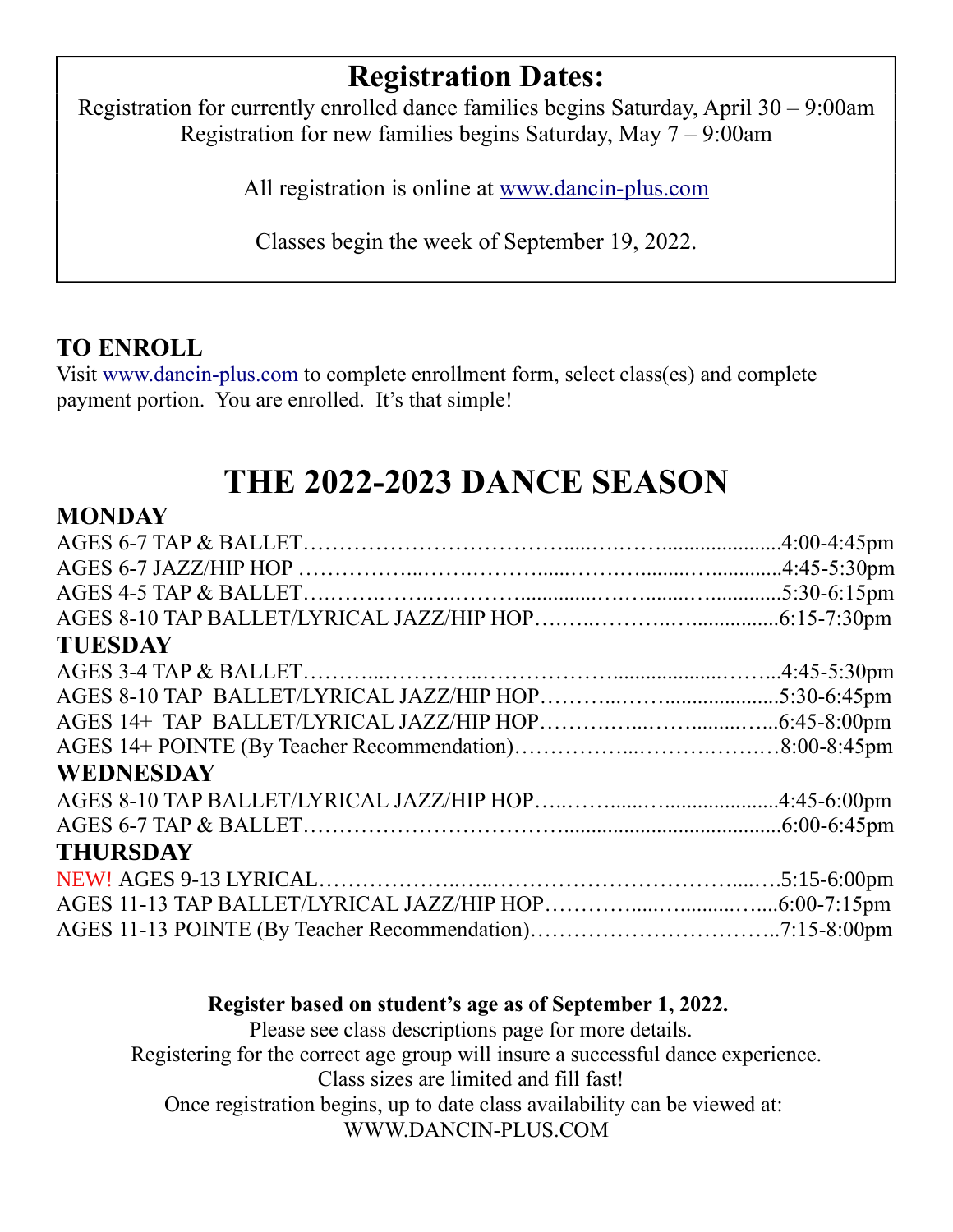### **TAP AND BALLET CLASSES Ages 3-7 Girls/Boys 45 Minute Class \$602.00/Year**

(Fee includes tuition and dance production costuming.)

Our combination classes give dance students a solid foundation in tap and ballet. These classes combine song and dance for a fun and exciting class. Creative movement concepts and use of many different props add a fun flare to class. Many song and dance routines will be taught for each style to improve the dancer's memory work and to have fun while learning their technique. Be ready for fun dance skill building and team work dance games. We will incorporate basic tumbling skills and parachute exercises into our class from time to time as a great way to s-t-r-et-c-h and increase our strength. We spend time at the ballet barre to build our strength and gracefulness. In addition to many center and across the floor combinations we will learn a complete routine for each dance style to be performed in the end of the season productions.

*Attire Requirements*

*Female: Pink Tie-less Ballet Slippers Tan Buckle Tap Shoes Solid Black or Solid Pastel Pink Leotard Classic Pink Tights Optional: Ballet Skirt* 

*Male: Black Ballet Slippers or Black jazz shoes Black Slip On Tap Oxfords Black Sweatpants Or Shorts And White T-Shirt*

# **JAZZ/HIP HOP CLASS Ages 6-7 Girls/Boys 45 Minute Class \$602.00/Year**

(Fee includes tuition and dance production costuming.)

A fun and spirited paced class, our jazz/ hip hop class is the perfect class for young dancers on the move. We will focus on rhythm, musicality and beginner jazz and hip hop skills. Come get jazzy! Fun music along with flexibility, balance, control and strengthening skills will keep your young moving and grooving. We know most boys do not have much of an interest in ballet and we understand. That's what makes this class great for boys who like to dance and want to purse their interest without ballet. Students will perform a complete routine in the year end dance productions.

*Attire Requirements*

*Male and Female: Sweat Pants Or Shorts, T Shirt And Black Slip On Jazz Shoes. Leotard and tights or legging/fitted shorts also acceptable.*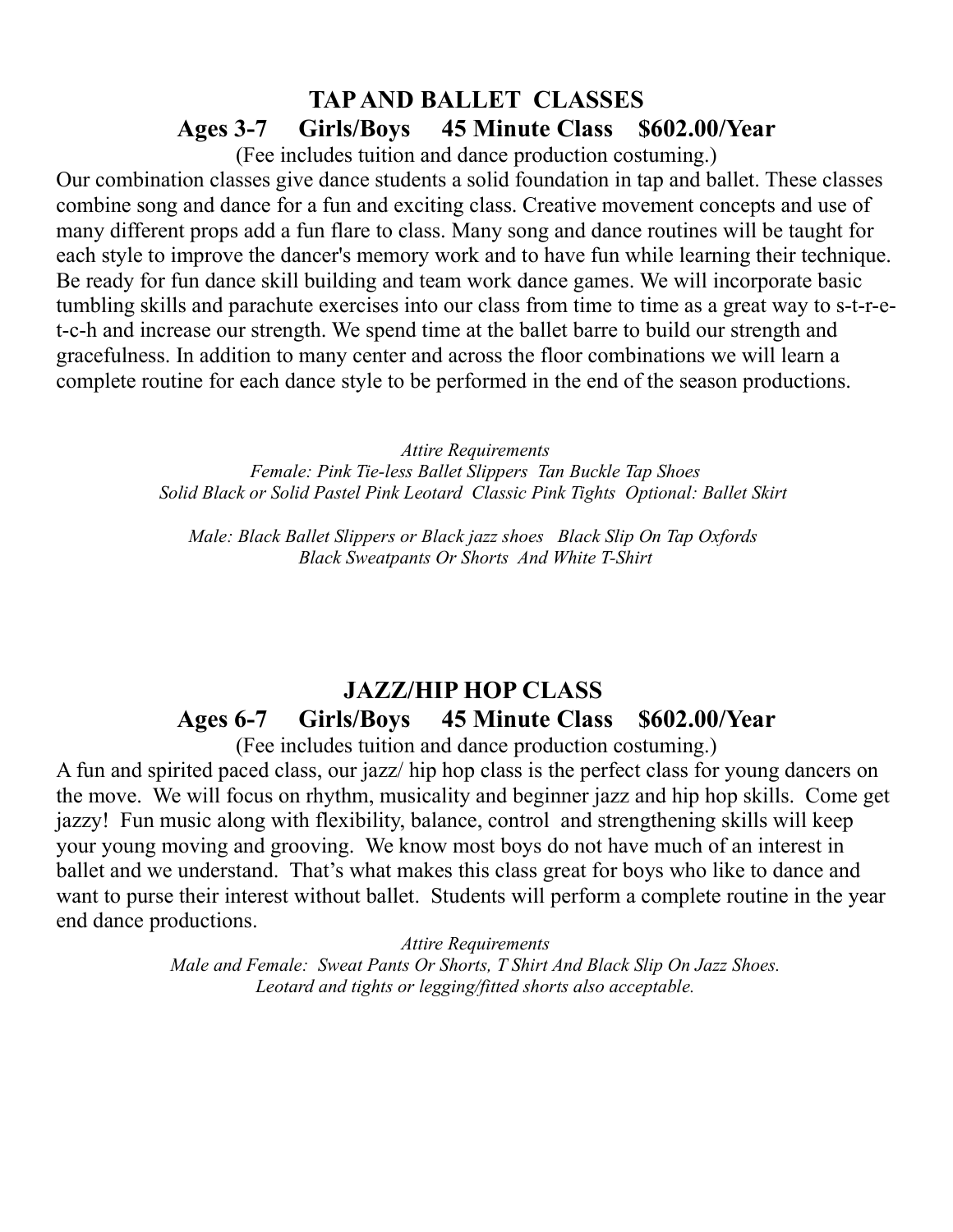#### **NEW LYRICAL CLASS NEW Ages 9-13 Girls/Boys 45 Minute Class \$602.00/Year**

(Fee includes tuition and dance production costuming.)

Lyrical dance uses movement to express strong emotions while combining ballet and jazz. Lyrics to the music are acted out literally. Lyrical has become such a popular dance style and we are now offering it as a class by itself. Enroll in only lyrical or add it to your weekly dance schedule in addition to our popular combo class to double up on your lyrical training. Strength training, across the floor progressions and combinations will be taught in this class. Dancers

will learn a complete routine to perform in the season ending productions.

*Attire Requirements Female: Pink Tie-less Ballet Slippers Solid Black Leotard Classic Pink Tights Fitted Shorts Optional* 

> *Male: Black jazz shoes Black Sweatpants Or Shorts And White T-Shirt*

## **TAP-BALLET/LYRICAL JAZZ/HIP HOP CLASSES Ages 8 And Up Girls/Boys 75 Minute Class \$710.00/Year**

(Fee includes tuition and dance production costuming.)

Class time will include warm up at the ballet barre, across the floor and center combinations in addition to dance routines that put our skills to the test. The tap portion of class is designed to develop rhythm, flexibility, coordination and speed. Jump into jazz where we will explore current dance trends like hip hop, funk and lyrical. It is fun, exciting and challenging! Ballet is the ever so important dance form from which all styles evolve from. We will focus on posture, gracefulness and proper ballet technique and skills. Popular music makes increasing our dance skill and vocabulary enjoyable. Dancers will learn complete routines for tap, ballet and jazz/hip hop to present at the year end dance productions.

*Attire Requirements*

*Female: Black Slip On Tap Oxfords Classic Pink Split Sole Ballet Slippers Black Slip On Jazz Shoes Solid Black Leotard And Classic Pink Tights Optional: Black Or Gray Capri (calf) Length Jazz Pants And/Or Black Ballet Skirt*

> *Male: Black Slip On Tap Oxfords Black Slip On Jazz Shoes Black Sweatpants Or Shorts And White T-shirt*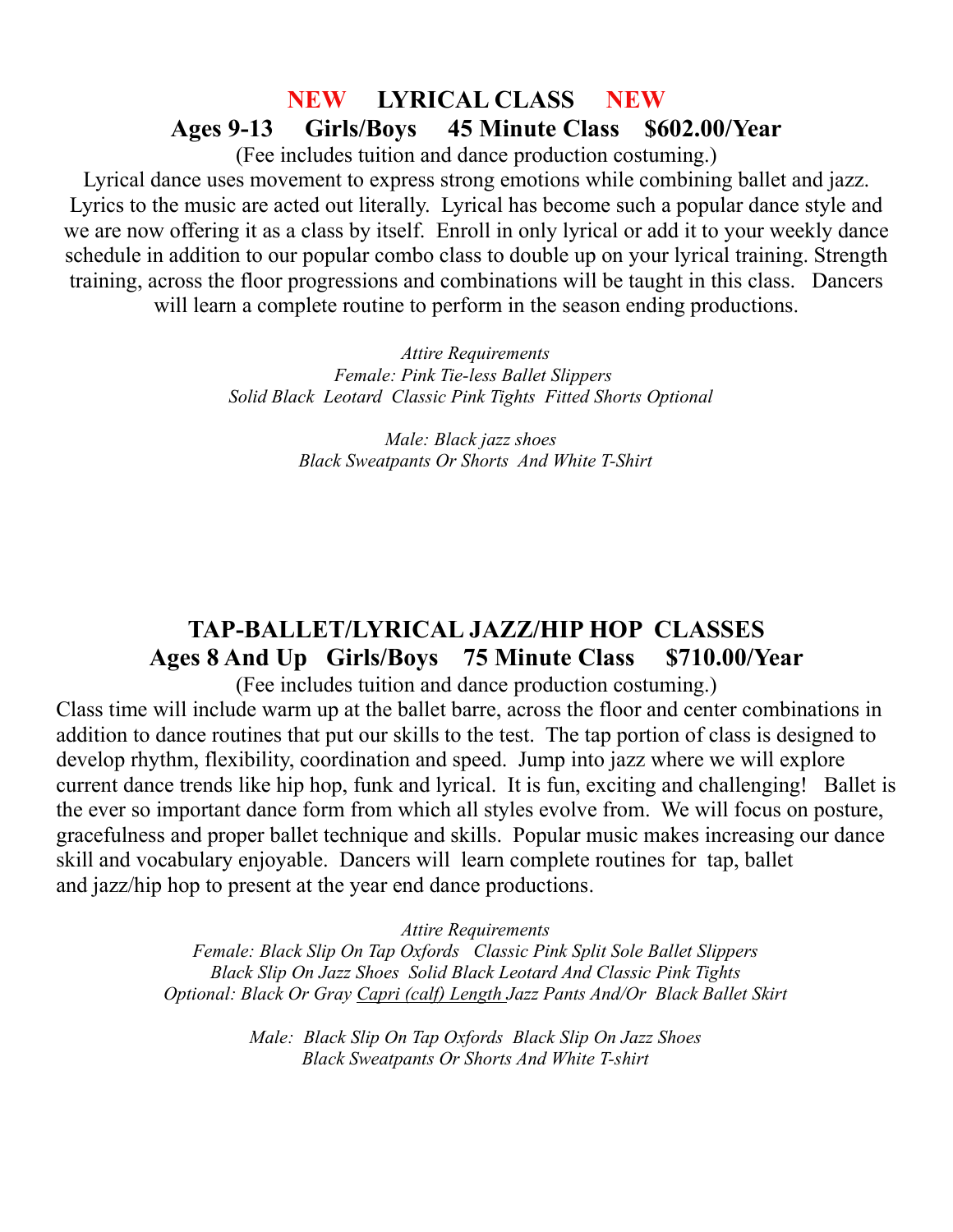#### **POINTE CLASSES**

#### **45 Minute Class \$602.00/Year Enrollment By Teacher Recommendation**

(Fee includes tuition and dance production costuming.)

Commonly known as "toe", this form of dance has young ballerinas dreaming of their first pair of pretty pink toe shoes. Pointe work takes an incredible amount of training, strength and dedication. As the growth of a dancer's feet plays a large part as to when a dancer is ready to begin pointe work, we require dancers to be at least 11 years old. Because pointe is not a separate dance form but an extension of ballet training, dancers should have completed at least two years of ballet before attempting pointe. Pointe requires adequate strength and conditioning. Dancers enrolled in pointe are required to also attend a 75 minute combination tap, ballet and jazz class. By attending at least two classes a week, a dancer's body will stay strong enough to support the demands of pointe. Pointe dancers will begin their training with many strengthening exercises at the ballet barre. We will advance to across the floor combinations and full routines. Dancers will perform one pointe routine in the season ending productions.

*Attire Requirements*

*European Pink Pointe Shoes Solid Black Leotard - Classic Pink Tights- Black Ballet Skirt Pointe students please refer to your pointe invite for shoe information or contact Ms Tammy.*

*Pointe recommendations are open ended and do not expire should you decide to wait a year or two.*

#### **TUITION**

To make it easy for you to budget, tuition includes class fees as well as costume costs for the spring dance production. There are no separate costume payments!

We offer two payment options:

PAYMENT IN FULL WHEN REGISTERING

#### ◎ SIX INSTALLMENT PAYMENTS

Our installment payment system makes your tuition payments convenient. If you will be using this plan, make a non-refundable \$50.00 down payment PER CLASS enrolling in when you register. The down payment saves your place in class. The tuition balance is divided into six installment payments being due no later than the 10<sup>th</sup> of the month during **September, October, November, December, January, and February.** Payment breakdown and due dates will also be listed in your studio handbook mailed after August 1st.

There is a \$20.00 late fee for payments received after the  $10<sup>th</sup>$  of the month. There is a \$35.00 fee for checks returned due to NSF. An online payment fee of 3.49% plus .49 cents per transaction is added. Recital costume fees are included in your tuition. We will only order costumes for those with up to date accounts.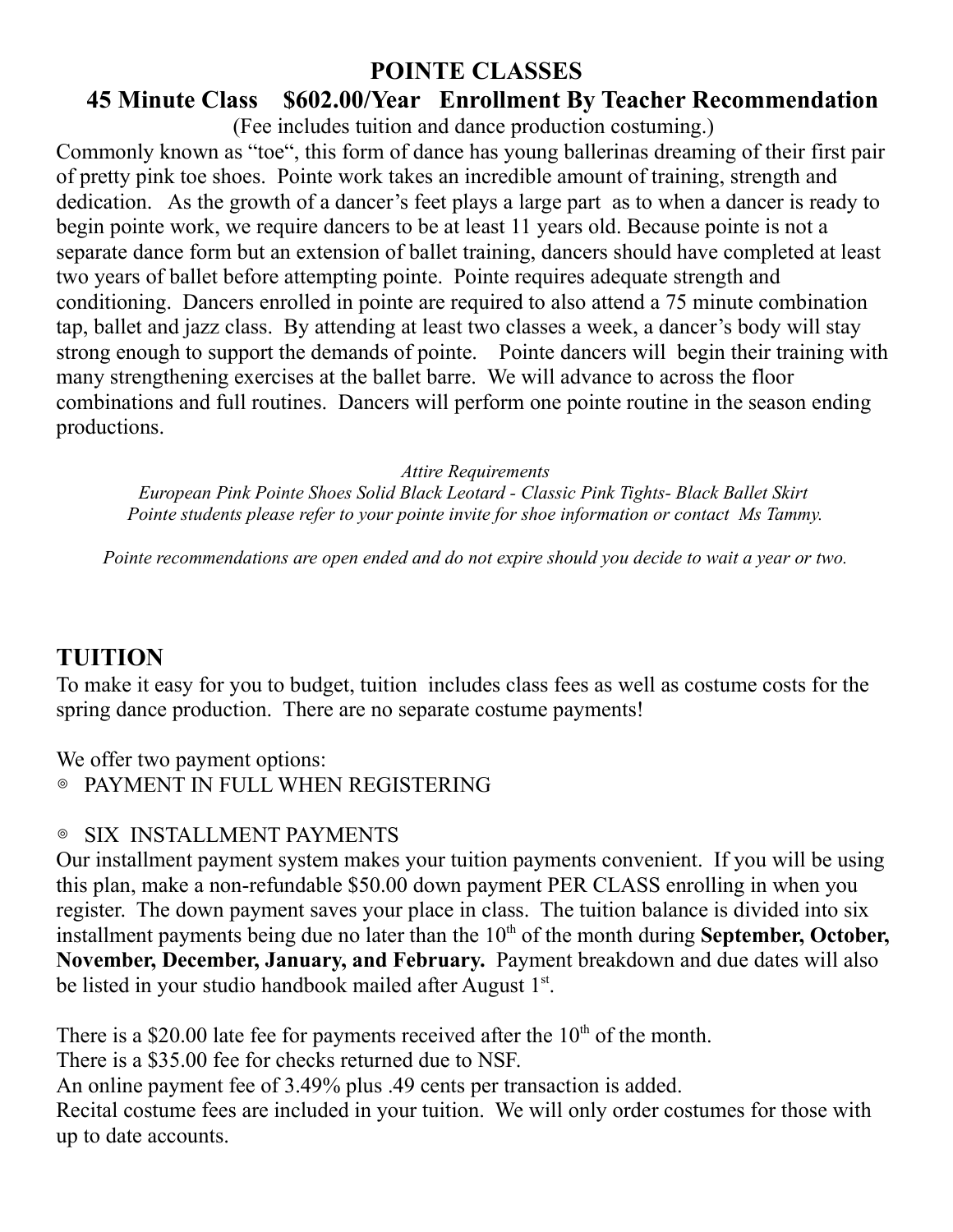

## **BACK TO DANCE DAYZ**

To make it easy for our dancers to get the dancewear they need for class, we hold an annual event called Back To Dance Dayz. We do not carry dancewear year round so please plan to attend Dance Dayz for your dance class supplies.

Proper dance shoes are important equipment to a dancer. Proper fit and comfort are essential. We appreciate our dance families so as a convenience to you, Dancin' Plus offers students great savings on studio quality, comfortable fitting dance shoes during our BACK TO DANCE DAYZ events held in August.

For first time dancers it can be confusing as to what dance shoe styles you need. We are here to help you! Along with your studio handbook you will receive an attire postcard listing photos of what you need for class. Bring it to DANCE DAYZ to make selecting your items simple. We will have many different styles of dance shoes in stock. We will have great new styles in leotards, studio logo wear, ballet skirts and dance bags in stock as well. You will receive dates and times for our BACK TO DANCE DAYZ sales along with your studio handbook after August 1st.

# DANCIN' PLUS PRESENTS…



Dress Rehearsal Wednesday, May 17, 2023 - 6:00pm

Performances Friday, May 19, 2023 - 7:00pm Saturday, May 20, 2023 - 7:00pm Sunday, May 21, 2023 - 3:00pm

Our dance productions are held at the beautiful Fairmont Opera House.